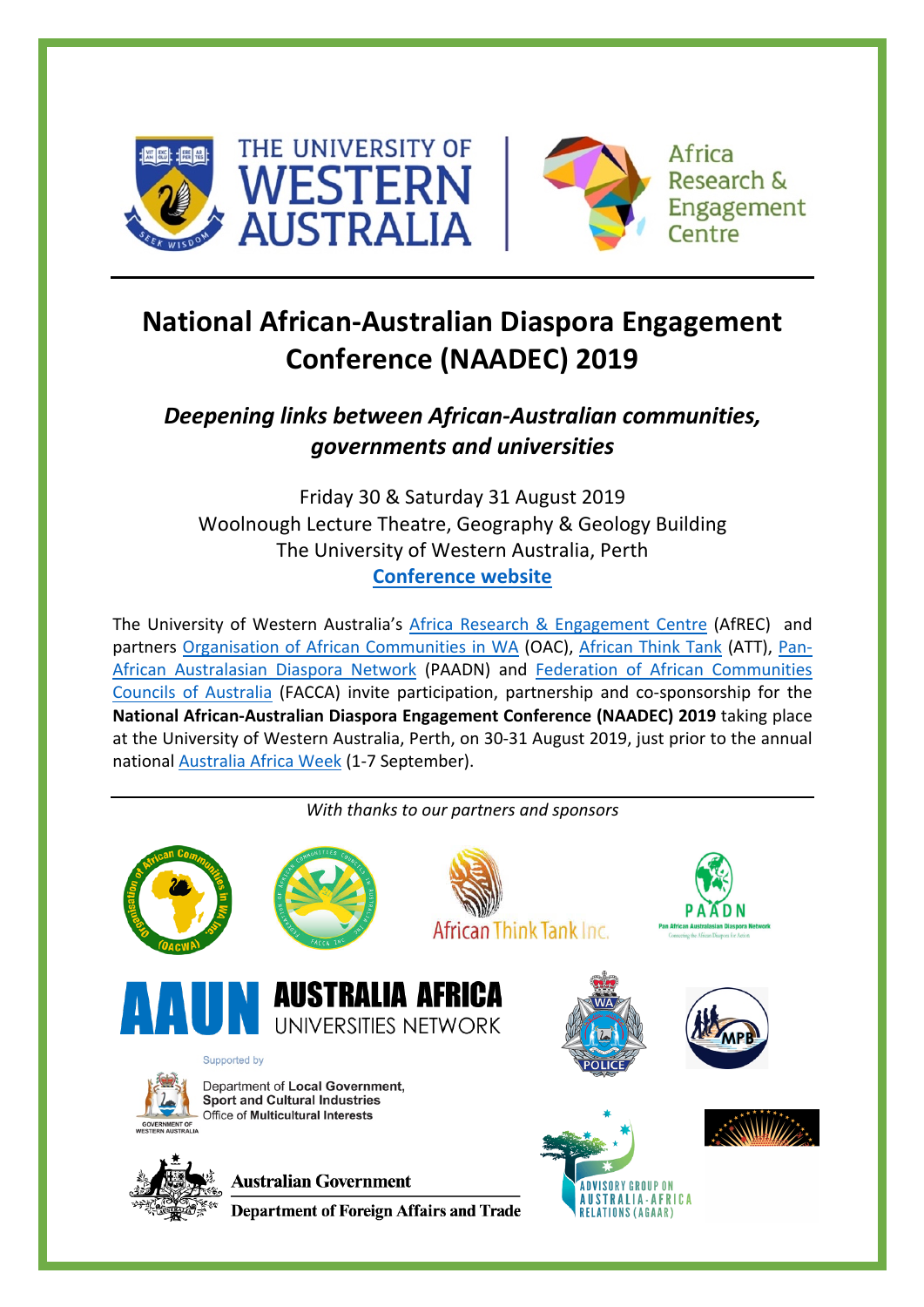## **About the National African-Australian Diaspora Engagement Conference (NAADEC) 2019**

The purpose of NAADEC is to explore opportunities, obstacles and mechanisms for deepening links between African-Australian communities, governments (state and Commonwealth), universities and the African Union. The national conference builds upon a related conference on [African-Australian Settlement & Integration 2030](https://att.org.au/att2018/) convened in Melbourne by ATT and the University of Melbourne in November 2018. One of the key points of discussion at that conference was the need to move beyond state-based discussions to convene a 'national, Pan-Australian, Pan-African' conversation on deepening engagement between these sets of stakeholders. It also draws on the work of PAADN, set up to be a bridge between the African Union and the African-Australian diaspora, and a range of other organisations.

*Parallel African-Australian diaspora engagement conferences in Perth: NAADEC sits alongside a parallel African-Australian diaspora conference entitled [Succeeding Beyond](https://www.eventbrite.com.au/e/succeeding-beyond-borders-international-conference-tickets-59514546611)  [Borders,](https://www.eventbrite.com.au/e/succeeding-beyond-borders-international-conference-tickets-59514546611) co-convened by African Professionals Australia (APA) and Regions International (RI), which will take place on the evenings of 29-31 August in Perth at the City of Perth Library, Murdoch University and the Duxton Hotel. Note: [an integrated schedule for the parallel](https://docs.wixstatic.com/ugd/15457a_cde57211671746539e81b79839ed515f.pdf) [conferences can be found on the NAADEC conference website,](https://docs.wixstatic.com/ugd/15457a_cde57211671746539e81b79839ed515f.pdf) and we strongly encourage participants to attend both conferences (corresponding daytime and evening sessions).*  Participants must register separately for each conference. We strongly encourage all *participants to stay on in Perth for national Africa Australia Week.*

#### **NAADEC 2019: KEY AIMS**

- 1. To identify and compare examples of practices of engagement between the sets of key stakeholders across Australia;
- 2. To generate publicly-available data on the relevant characteristics of, and relationships between, key stakeholders;
- 3. To identify both best practices and areas in which engagement between stakeholders can be improved;
- 4. To make recommendations to key stakeholders on mechanisms and practices for enhancing engagement between them;
- 5. To create better communication and an ongoing platform for networking and continued engagement between stakeholders beyond the conference;
- 6. To attract a wider audience to Perth for national Australia Africa Week, which follows the conference.
- 7. Promote the convening of NAADEC 2020 and beyond.

### **NAADEC 2019: KEY OUTPUTS**

- § Produce a profile and map of African-Australian diaspora organisations in Australia;
- § Produce a profile and map of Australia-based academics and other researchers working on Australia-Africa themes;
- § Produce a conference final report with recommendations to key stakeholders;
- § Academic publications may also arise from presentations and discussion at the conference;
- § Creation of participant and stakeholder networks for ongoing dialogue.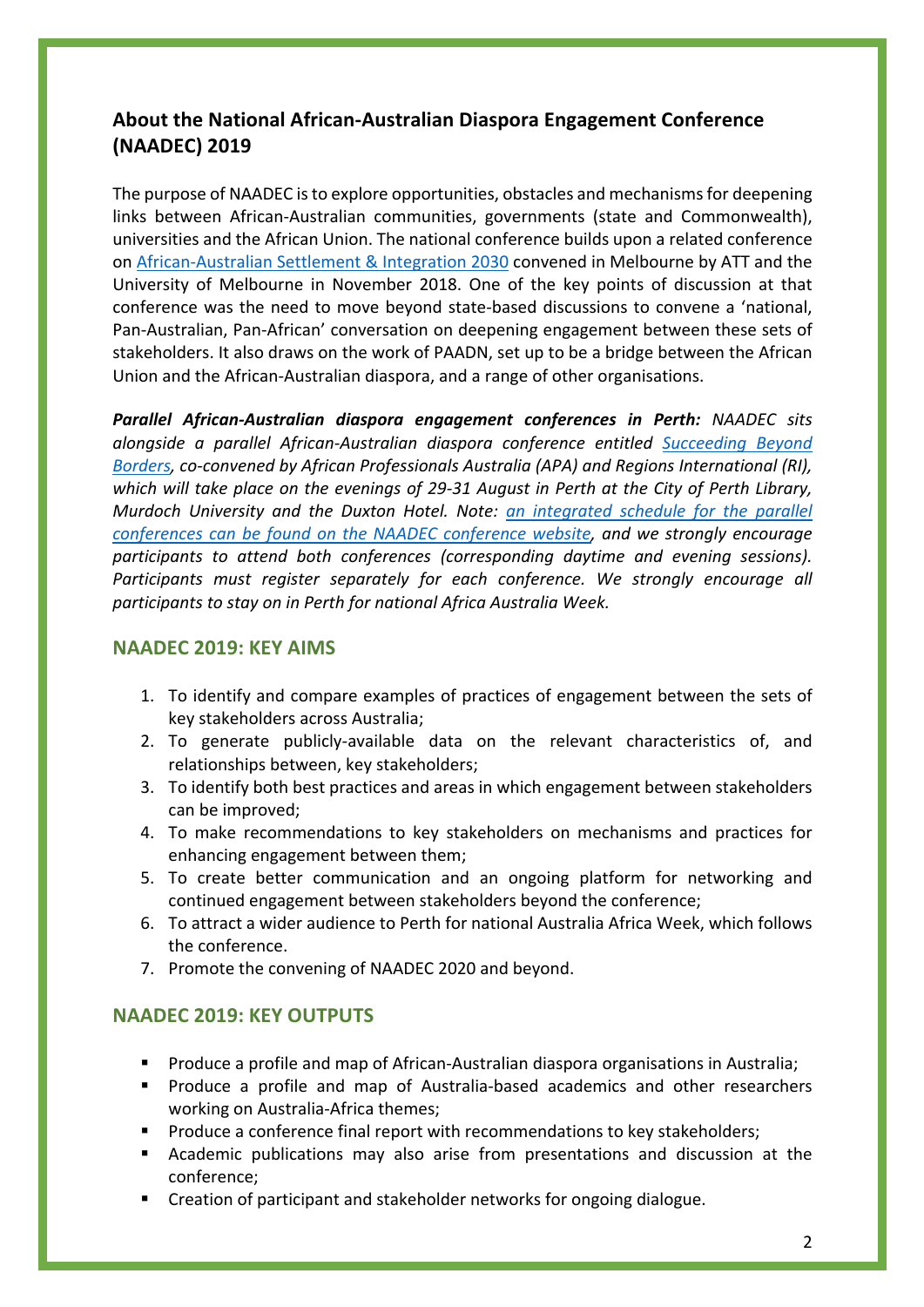## **NAADEC 2019: KEY THEMES AND QUESTIONS**

The conference will be split into two days:

- § **Day 1: 'Engaging African Communities in Australia: Issues, Strategies, Opportunities'**
	- o This first day focuses on relationships between Africa-Australian community organisations and Australian governments and agencies.
	- o Key questions to address include:
		- What is the current profile of the African diaspora in Australia and what relevant trends can be identified? What are the key diaspora organisations and who are the main leaders?
		- § What strategies and models to Australian governments and agencies use to engage with African-Australian communities in their respective iurisdictions?
		- § What are the perspectives of African-Australian community organisations and members on their needs, contributions, and these strategies?
		- What are the obstacles, challenges and opportunities to deepen engagement between stakeholders?
- § **Day 2: 'Development, diplomacy and the diaspora: Deepening engagement between African-Australian communities, the diplomatic corps and the African Union's Agenda 2063.'** 
	- $\circ$  This second day focuses on the international dimensions of engagement between the African diaspora in Australia, Australian and African diplomats, Australian universities and the African Union's long-term regional integration and development agenda.
	- o Key questions to address include:
		- What is the role of the African diaspora in Africa's development?
		- § How can, and do, African-Australians contribute to African development?
		- How does the African Union Commission engage with the African diaspora—as the  $6<sup>th</sup>$  region of Africa—including in Australia?
		- § What is the role of the African diplomatic corps in Australia in facilitating engagement between the diaspora in Australia and the continent?
		- § How can the Australian government utilise the skills, knowledge, networks and resources in the African diaspora to support African development and deepen Australia-Africa international relations?
		- What community engagement strategies do Australian universities deploy to work with African-Australian communities in their localities, including African-background students?
		- What are the obstacles, challenges and opportunities to deepening these forms of engagement?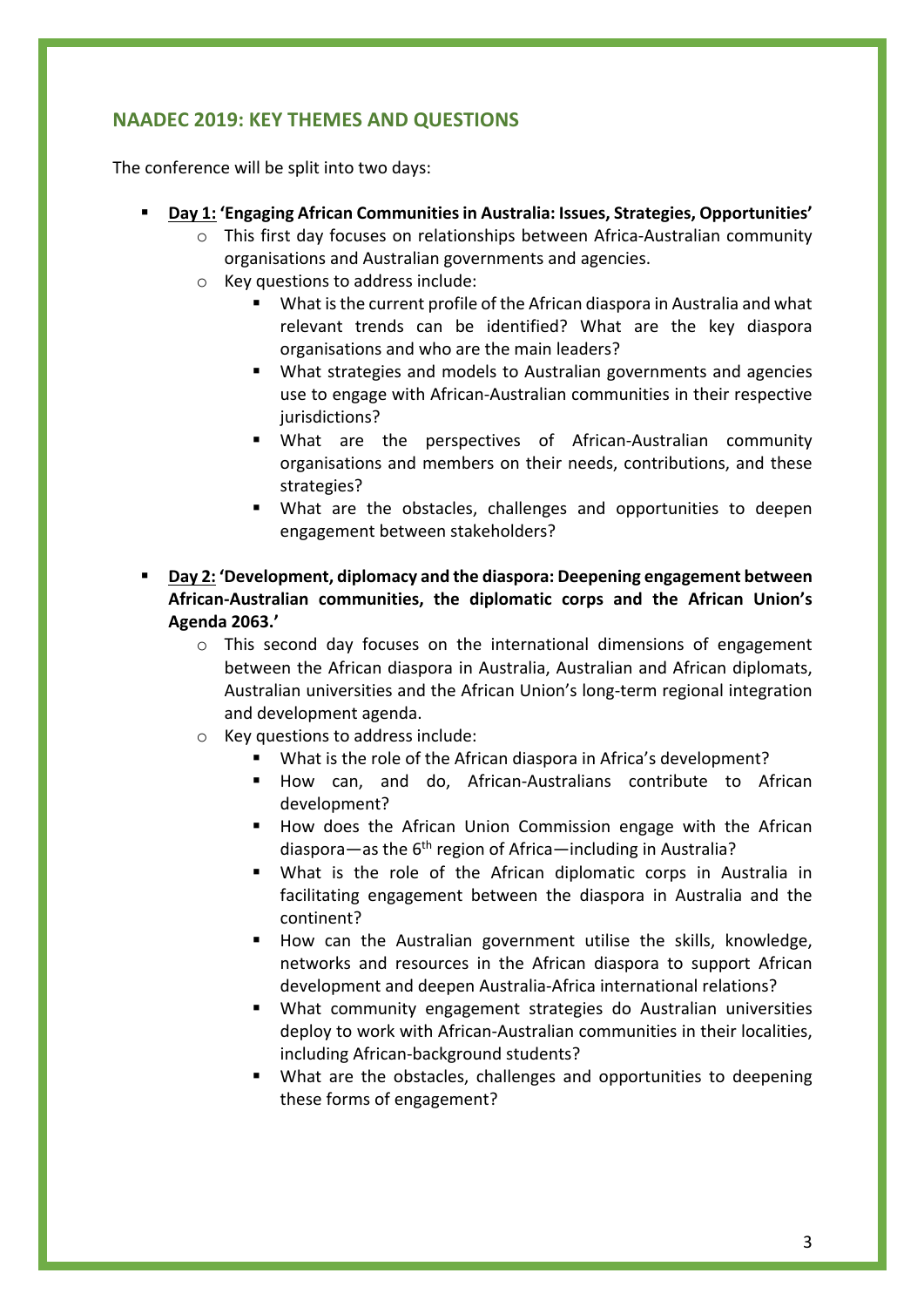## **NAADEC Conference 2019**

**Venue:** Woolnough Lecture Theatre (225:107), First Floor, Geography & Geology Building, University of Western Australia, 35 Stirling Highway, Crawley, WA.

#### **Venue link on Google maps:** https://www.web.uwa.edu.au/contact/map?id=2026

map-2019.pdf Paid parking can be found via the above map link. Parking is free on campus on Saturday.

**Program updates:** Please see the [NAADEC](https://www.afrec.uwa.edu.au/naadec-2019)  [conference page](https://www.afrec.uwa.edu.au/naadec-2019) for updates, the postconference report and other outputs.

**Contact:** Dr David Mickler, AfREC Director on david.mickler@uwa.edu.au

#### **Acknowledgement of Country:**

The University of Western Australia acknowledges that its campus is situated on Noongar land, and that Noongar people remain the spiritual and cultural custodians of their land, and continue to practise their values, languages, beliefs and knowledge.



#### **Australia Africa Week (AAW) 2019: Other events in Perth**

For the full AAW event list please see: https://www.australiaafricaweek.com/

| <b>Date</b> | Event                                   | <b>Venue</b>                          |
|-------------|-----------------------------------------|---------------------------------------|
| Sunday      | Australia Africa Week Welcome           | Pan-Pacific Hotel, Perth              |
| 1 Sept      | Reception                               | Host: Murdoch University              |
| Monday      | <b>Australia Africa Universities</b>    | University Club of WA, Crawley        |
| 2 Sept      | <b>Network Annual Forum (AAUN)</b>      | Host: University of Western Australia |
| Tuesday     | Australia Africa Research Forum         | Pan-Pacific Hotel, Perth              |
| 3 Sept      | (AARF)                                  | Host: Murdoch University              |
| Tuesday     | Australia-Africa Women in               | Bankwest Pavillion, Perth             |
| 3 Sept      | Leadership Forum on Trade and           | Host: Aus-Afri Trade                  |
|             | <b>Economic Empowerment</b>             |                                       |
| Weds-Fri    | <b>Africa Down Under industry</b>       | Pan-Pacific Hotel, Perth              |
| 4-6 Sept    | conference (ADU)                        | Host: Paydirt Media                   |
| Fri-Sat 6-7 | <b>Africa Trade &amp; Cultural Expo</b> | Yagan Square                          |
| Sept        |                                         | Host: Aus-Afri Trade                  |
| Saturday    | <b>WA African Community Awards</b>      | Pan-Pacific Hotel, Perth              |
| 7 Sept      | <b>Gala Night (WAACA)</b>               | Host: OAC WA                          |

**Parking**: https://www.web.uwa.edu.au/\_\_data/assets/pdf\_file/0007/148948/UWA-Parking-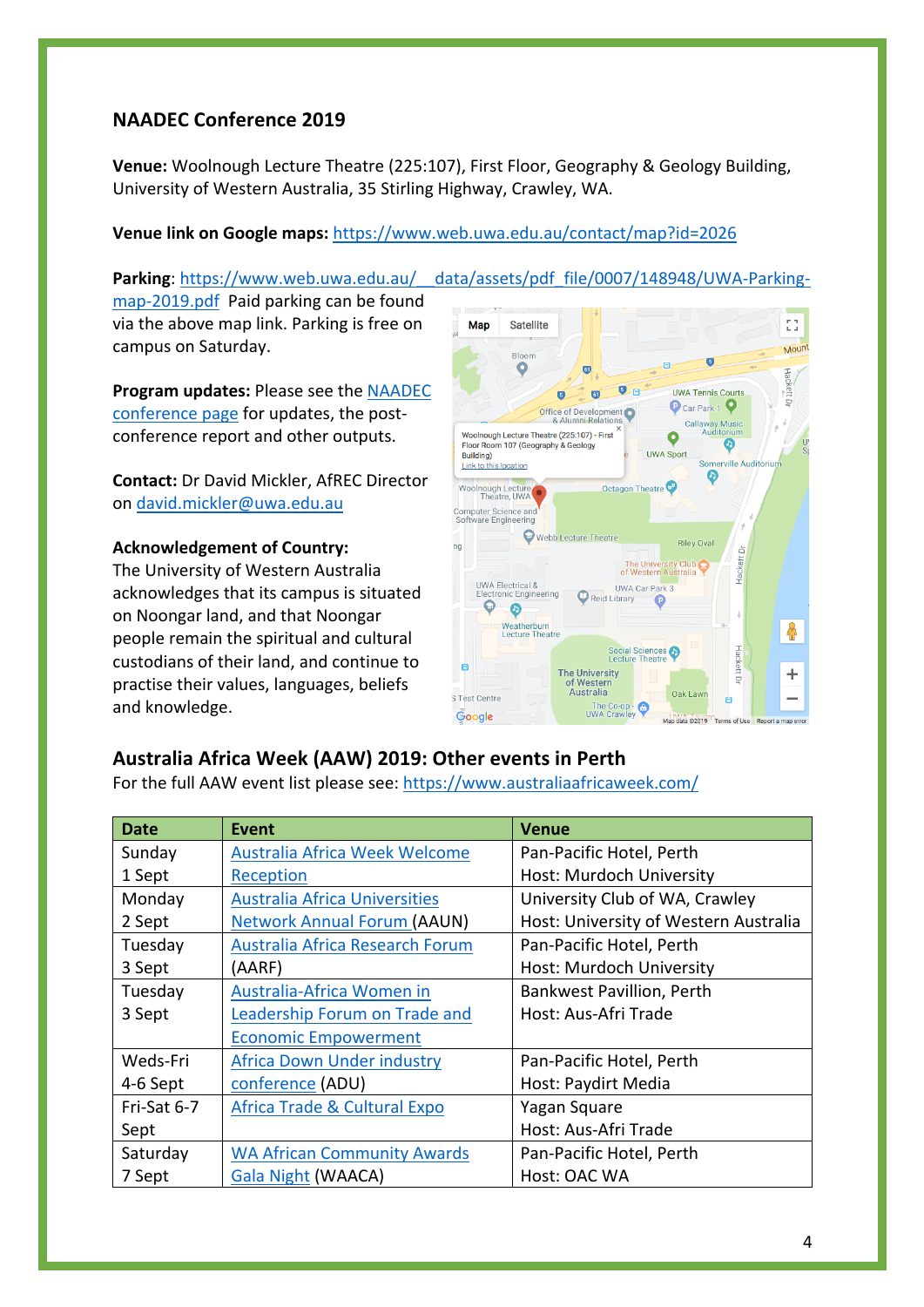# **NAADEC CONFERENCE PROGRAM**

| <b>FRIDAY 30 AUGUST</b>                                               |                            |                                    |                                   |
|-----------------------------------------------------------------------|----------------------------|------------------------------------|-----------------------------------|
| THEME: Engaging African Communities in Australia: Issues, Strategies, |                            |                                    |                                   |
|                                                                       | <b>Opportunities</b>       |                                    |                                   |
| <b>Time</b>                                                           | <b>Title</b>               | <b>Speakers</b>                    | <b>Topic</b>                      |
| 8.30-9.00                                                             | Registration               |                                    |                                   |
| $9.00 -$                                                              | 1. Introduction to         | <b>Noongar representative</b>      | "Welcome to Country"              |
| 10.30                                                                 | Conference                 | Dr David Mickler, Director,        | "Welcome to UWA and               |
|                                                                       |                            | <b>UWA Africa Research &amp;</b>   | <b>Overview of NAADEC 2019"</b>   |
|                                                                       |                            | <b>Engagement Centre (AfREC)</b>   |                                   |
|                                                                       |                            | Mr Joe Tuazama, President,         | "The Importance of                |
|                                                                       |                            | <b>Organisation of African</b>     | <b>NAADEC to the African</b>      |
|                                                                       |                            | <b>Communities in WA</b>           | Diaspora in Australia"            |
|                                                                       |                            | (OACWA)                            |                                   |
|                                                                       |                            | Dr Sarah Prout Quicke,             | "The African-Australian           |
|                                                                       |                            | <b>UWA School of Agriculture</b>   | Diaspora: A Snapshot from         |
|                                                                       |                            | and Environment                    | the 2016 Census"                  |
|                                                                       |                            | A/Prof. Farida Fozdar, UWA         | "Are Africans in Australia a      |
|                                                                       |                            | <b>School of Social Sciences;</b>  | 'Diaspora'?"                      |
|                                                                       |                            | <b>AfREC Fellow</b>                |                                   |
|                                                                       |                            | Dr Edson Ziso, Secretary,          | "Australia-Africa                 |
|                                                                       |                            | <b>African Studies Association</b> | <b>Researchers: A Preliminary</b> |
|                                                                       |                            | of Australasia and the             | Map"                              |
|                                                                       |                            | Pacific (AFSAAP); University       |                                   |
|                                                                       |                            | of Adelaide                        |                                   |
| 10.30-11.00                                                           | Morning tea and networking |                                    |                                   |
| 11.00-                                                                | 2. Perspectives            | <b>Mr Haileluel Gebre-</b>         | "Overview: African Think          |
| 1.00                                                                  | from African-              | selassie, Chair, African           | <b>Tank and Victorian African</b> |
|                                                                       | Australian                 | Think Tank (VIC); Chair            | <b>Australian Community</b>       |
|                                                                       | Community                  | Victoria African Australian        | Taskforce"                        |
|                                                                       | Organisations              | <b>Community Taskforce</b>         |                                   |
|                                                                       |                            | <b>Mr Edward Solo, Vice-</b>       | "Overview: FACCA and              |
|                                                                       |                            | President, Federation of           | <b>ACCNT"</b>                     |
|                                                                       |                            | <b>African Communities</b>         |                                   |
|                                                                       |                            | <b>Councils in Australia</b>       |                                   |
|                                                                       |                            | (FACCA); Chairperson,              |                                   |
|                                                                       |                            | <b>African Community Council</b>   |                                   |
|                                                                       |                            | of NT (ACCNT)                      |                                   |
|                                                                       |                            | <b>Mr Mabok Morial,</b>            | "Overview: ACCSA"                 |
|                                                                       |                            | President, African                 |                                   |
|                                                                       |                            | <b>Communities Council of</b>      |                                   |
|                                                                       |                            | <b>South Australia (ACCSA)</b>     |                                   |
|                                                                       |                            | Mr Beny Bol, Acting                | "Overview: QACC"                  |
|                                                                       |                            | <b>President, Queensland</b>       |                                   |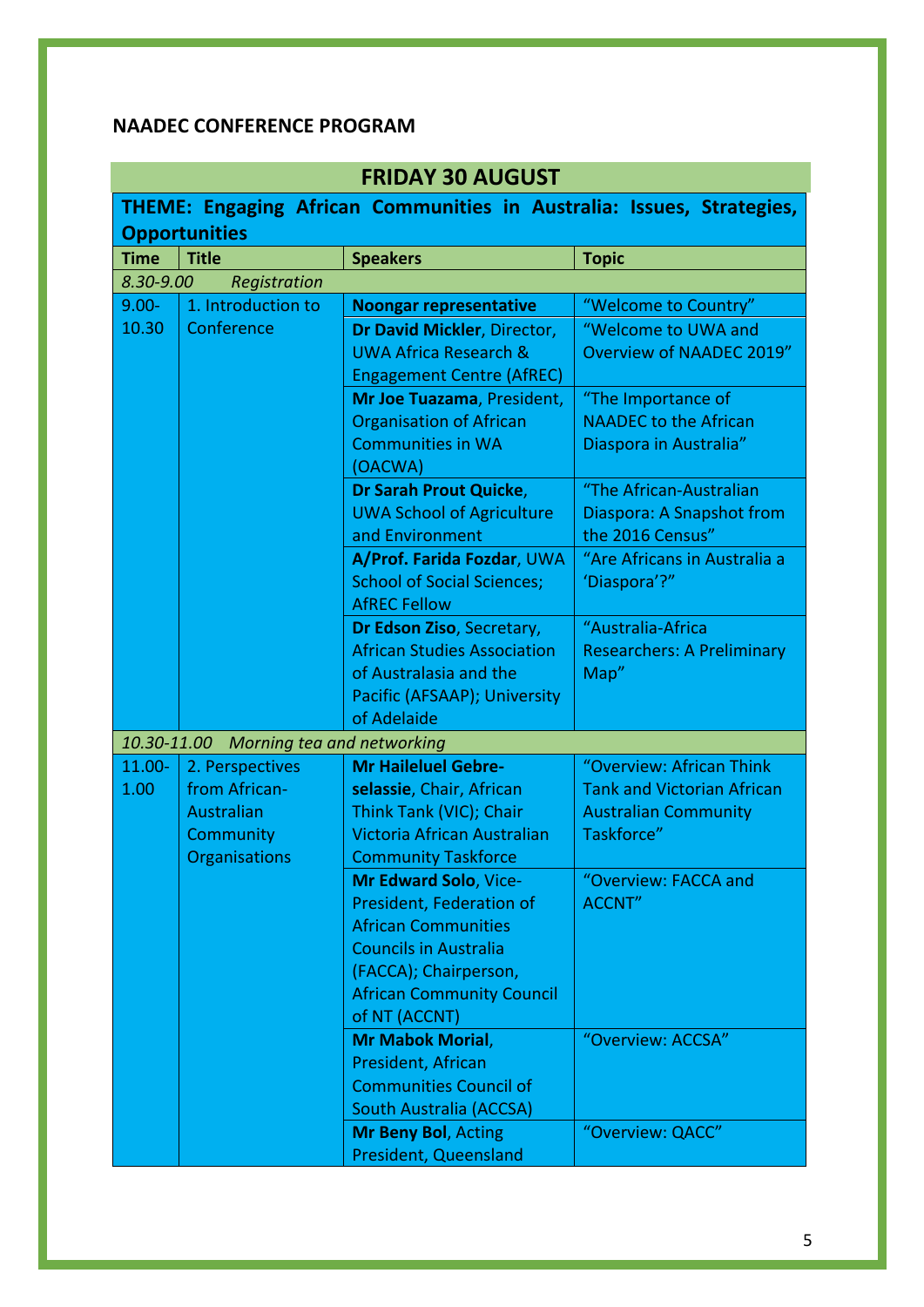|                                                          |                             | <b>African Communities</b>            |                                      |
|----------------------------------------------------------|-----------------------------|---------------------------------------|--------------------------------------|
|                                                          |                             | Council (QACC)                        |                                      |
|                                                          |                             | Mr Ephraim Oshegai,                   | "MPB, MARC and LiME:                 |
|                                                          |                             | Founder and Leader,                   | <b>Significant Platforms for</b>     |
|                                                          |                             | <b>Migrants Professional</b>          | <b>Sustainable and Meaningful</b>    |
|                                                          |                             | Bridge (MPB) (WA)                     | <b>Contributions for Africans in</b> |
|                                                          |                             |                                       | the Diaspora"                        |
|                                                          |                             | Mr Joe Tuazama, President,            | "Overview: OACWA"                    |
|                                                          |                             | <b>Organisation of African</b>        |                                      |
|                                                          |                             | <b>Communities in Western</b>         |                                      |
|                                                          |                             | Australia (OACWA)                     |                                      |
| 1.00-2.00                                                | <b>Lunch and networking</b> |                                       |                                      |
| $2.00 -$                                                 | 3. The African              | Via Skype - Multicultural             | "Engaging the African                |
| 4.00                                                     | Diaspora in                 | <b>Affairs and Social Cohesion,</b>   | Diaspora in Victoria"                |
|                                                          | Australia:                  | Department of Premier and             |                                      |
|                                                          | Government                  | <b>Cabinet, Government of</b>         |                                      |
|                                                          | <b>Engagement, Policy</b>   | Victoria                              |                                      |
|                                                          | and Law                     | <b>Ms Bernadette Masbayi,</b>         | "Engaging the African                |
|                                                          |                             | <b>Office of Multicultural</b>        | Diaspora in Western                  |
|                                                          |                             | Interests, Government of              | Australia"                           |
|                                                          |                             | <b>Western Australia</b>              |                                      |
|                                                          |                             | <b>Sgt Steve Banks,</b>               | "WA Police Engagement                |
|                                                          |                             | <b>Operations Manager,</b>            | with African Communities"            |
|                                                          |                             | Diversity & Engagement                |                                      |
|                                                          |                             | Unit, WA Police Force                 |                                      |
|                                                          |                             | Dr Kate O'Shaughnessy,                | "The African Diaspora and            |
|                                                          |                             | <b>Deputy Director, DFAT WA</b>       | <b>Australia-Africa Relations:</b>   |
|                                                          |                             | <b>State Office</b>                   | Opportunities for                    |
|                                                          |                             |                                       | Engagement"                          |
|                                                          |                             | Prof. Sam Makinda EBS,                | "The Diaspora's Role in              |
|                                                          |                             | College of Arts, Business,            | <b>Public Policy in Australia</b>    |
|                                                          |                             | Law and Social Sciences,              | and Africa"                          |
|                                                          |                             | <b>Murdoch University</b>             |                                      |
|                                                          |                             | Dr Diana Johns, School of             | "Researching the Impact              |
|                                                          |                             | <b>Social and Political Sciences,</b> | and Aftermath of                     |
|                                                          |                             | <b>University of Melbourne</b>        | <b>Criminalisation with</b>          |
|                                                          |                             |                                       | African-Australian Young             |
|                                                          |                             |                                       | People, their Families and           |
|                                                          |                             |                                       | Communities"                         |
| 4.00-4.30<br>Afternoon tea and networking - end of Day 1 |                             |                                       |                                      |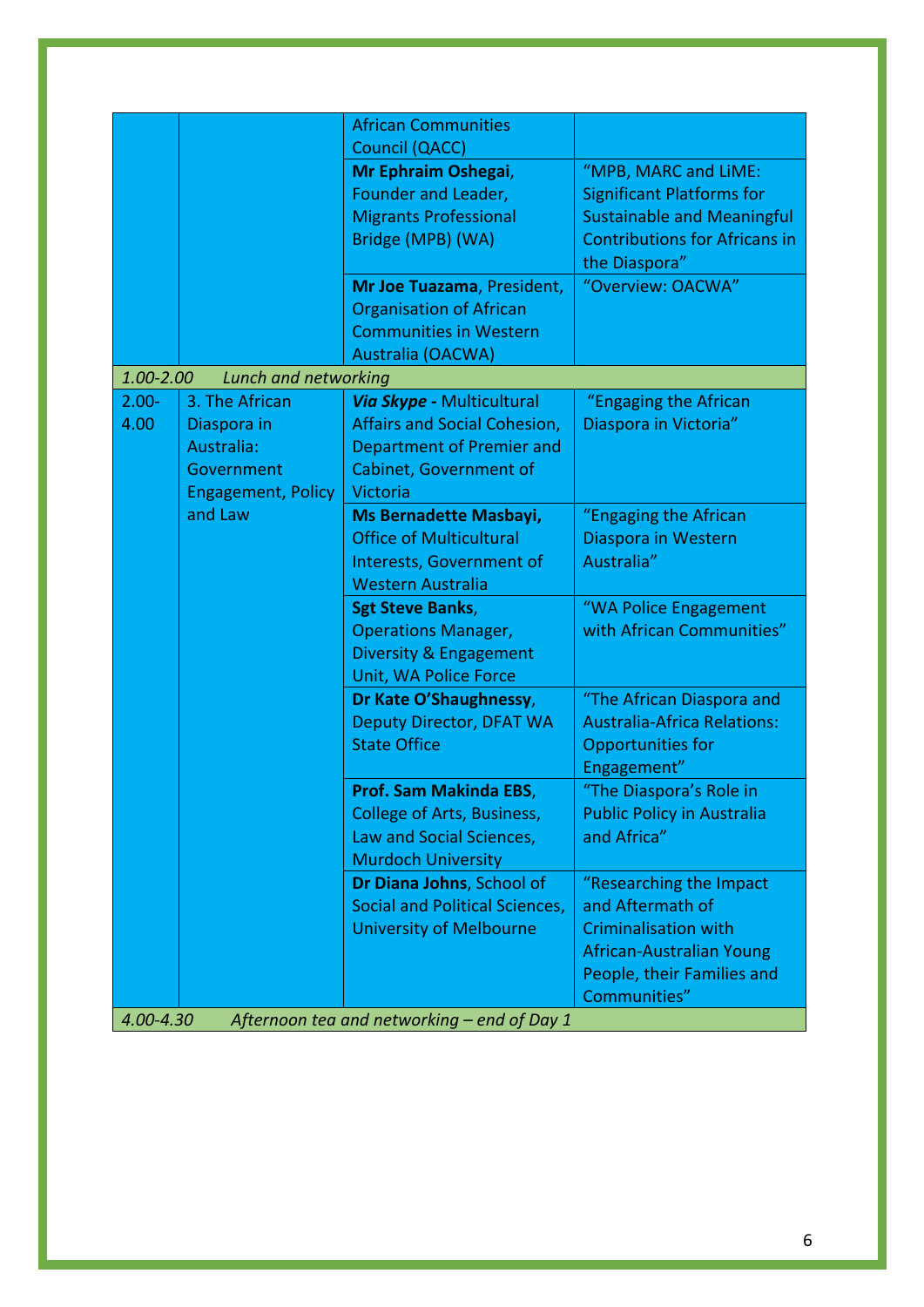| DAY 2: SATURDAY 31 AUGUST                                            |                                               |                                                         |                                        |  |
|----------------------------------------------------------------------|-----------------------------------------------|---------------------------------------------------------|----------------------------------------|--|
| THEME: Development, diplomacy and the diaspora: Deepening engagement |                                               |                                                         |                                        |  |
| between African-Australian communities, the diplomatic corps and the |                                               |                                                         |                                        |  |
|                                                                      | African Union's Agenda 2063.                  |                                                         |                                        |  |
| <b>Time</b>                                                          | <b>Title</b>                                  | <b>Speakers</b>                                         |                                        |  |
| 8.30-9.00                                                            | Registration                                  |                                                         |                                        |  |
| $9.00 -$                                                             | Introduction                                  | Dr David Mickler & Mr Joe                               | "Summary of NAADEC Day                 |  |
| 9.15                                                                 |                                               | <b>Tuazama</b>                                          | 1 and Outline of Day 2"                |  |
| $9.15 -$                                                             | 4. The African-                               | Dr Apollo Nsuguba-Kyobe,                                | "The African Union and the             |  |
| 11.00                                                                | <b>Australian Diaspora</b>                    | Secretary, Pan-African                                  | Diaspora as the 6 <sup>th</sup> Region |  |
|                                                                      | & Africa's                                    | <b>Australasian Diaspora</b>                            | of Africa: The Role of                 |  |
|                                                                      | Development                                   | <b>Network (PAADN)</b>                                  | PAADN"                                 |  |
|                                                                      | Agenda                                        | <b>Mr Muhammad Dan</b>                                  | "The Role of the African               |  |
|                                                                      |                                               | Suleiman, UWA School of                                 | Diaspora in Pan-Africanism"            |  |
|                                                                      |                                               | <b>Social Sciences; AfREC</b>                           |                                        |  |
|                                                                      |                                               | <b>Fellow</b>                                           |                                        |  |
|                                                                      |                                               | Dr Kathryn Sturman,                                     | "How Australia-Africa                  |  |
|                                                                      |                                               | <b>Sustainable Minerals</b>                             | <b>Networks could Promote</b>          |  |
|                                                                      |                                               | Institute, University of                                | the African Union Principle            |  |
|                                                                      |                                               | Queensland                                              | of 'Non-Indifference'"                 |  |
|                                                                      |                                               | Mr Seth Appiah-Mensah,                                  | "The African Diaspora and              |  |
|                                                                      |                                               | United Nations Office to the                            | the UN Sustainable                     |  |
|                                                                      |                                               | <b>African Union; UWA AfREC</b>                         | <b>Development Goals"</b>              |  |
|                                                                      |                                               | <b>Fellow</b>                                           |                                        |  |
|                                                                      |                                               | <b>Dr Muza Gondwe, Minerals</b>                         | "Building a Network of                 |  |
|                                                                      |                                               | & Energy for Development                                | Influencers: Why and How               |  |
|                                                                      |                                               | Alliance (MEfDA); UWA                                   | to Maintain Relationships in           |  |
|                                                                      |                                               | <b>AfREC Industry Coordinator</b>                       | <b>African Diaspora and</b>            |  |
|                                                                      |                                               |                                                         | Alumni"                                |  |
| 11.00-11.30<br>$11.30 -$                                             | Morning tea and networking<br>5. The African- |                                                         | "AGAAR and the African-                |  |
| 1.30                                                                 | <b>Australian Diaspora</b>                    | Dr Casta Tungaraza, Chair,<br><b>Australian Foreign</b> | <b>Australian Diaspora"</b>            |  |
|                                                                      | & Africa-Australia                            | <b>Minister's Advisory Group</b>                        |                                        |  |
|                                                                      | <b>Relations</b>                              | on Australia-Africa                                     |                                        |  |
|                                                                      |                                               | <b>Relations (AGAAR)</b>                                |                                        |  |
|                                                                      |                                               | <b>Ms Nancy Mutai, Education</b>                        | "The Role of African                   |  |
|                                                                      |                                               | Attache, Kenya High                                     | Diplomats in Supporting the            |  |
|                                                                      |                                               | <b>Commission to Australia</b>                          | African-Australian                     |  |
|                                                                      |                                               | (representing H.E. Isaiyah                              | Diaspora"                              |  |
|                                                                      |                                               | Kabira, Dean, African                                   |                                        |  |
|                                                                      |                                               | Diplomats Group)                                        |                                        |  |
|                                                                      |                                               | Mr Fred Soale, Ghana                                    | "The Ghanaian Diaspora in              |  |
|                                                                      |                                               | <b>Honorary Consul in Western</b>                       | Australia"                             |  |
|                                                                      |                                               | <b>Australia</b>                                        |                                        |  |

## **DAY 2: SATURDAY 31 AUGUST**

7